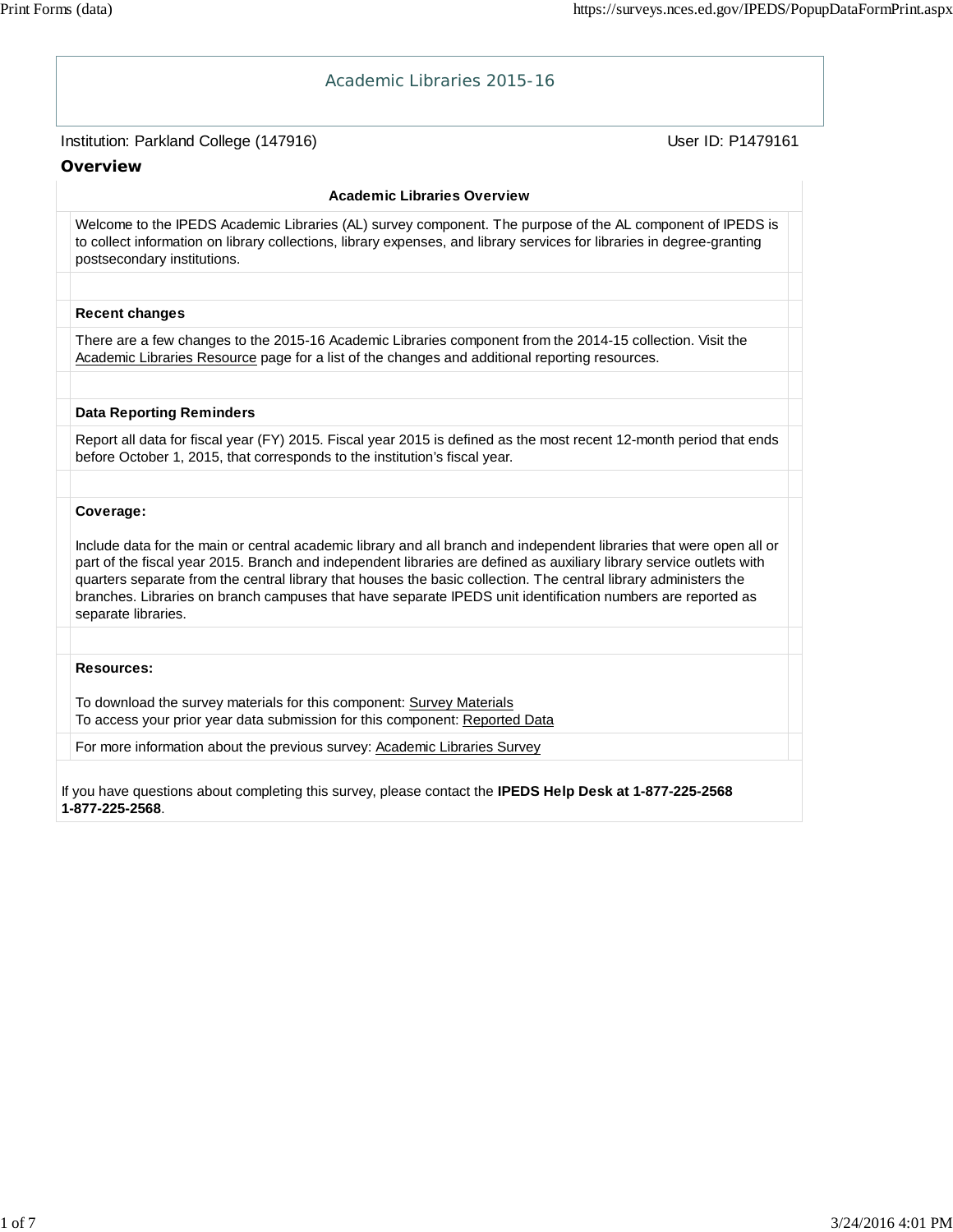|                                                                | Institution: Parkland College (147916) |                            |  | User ID: P1479161 |
|----------------------------------------------------------------|----------------------------------------|----------------------------|--|-------------------|
|                                                                |                                        | <b>Screening Questions</b> |  |                   |
| Were your annual total library expenses for Fiscal Year 2015:  |                                        |                            |  |                   |
| Less than \$100,000<br>Greater than or equal to \$100,000<br>◉ |                                        |                            |  |                   |
|                                                                |                                        |                            |  |                   |
| Is the library collection entirely electronic?                 |                                        |                            |  |                   |
|                                                                | о                                      | No                         |  | Yes               |
|                                                                |                                        |                            |  |                   |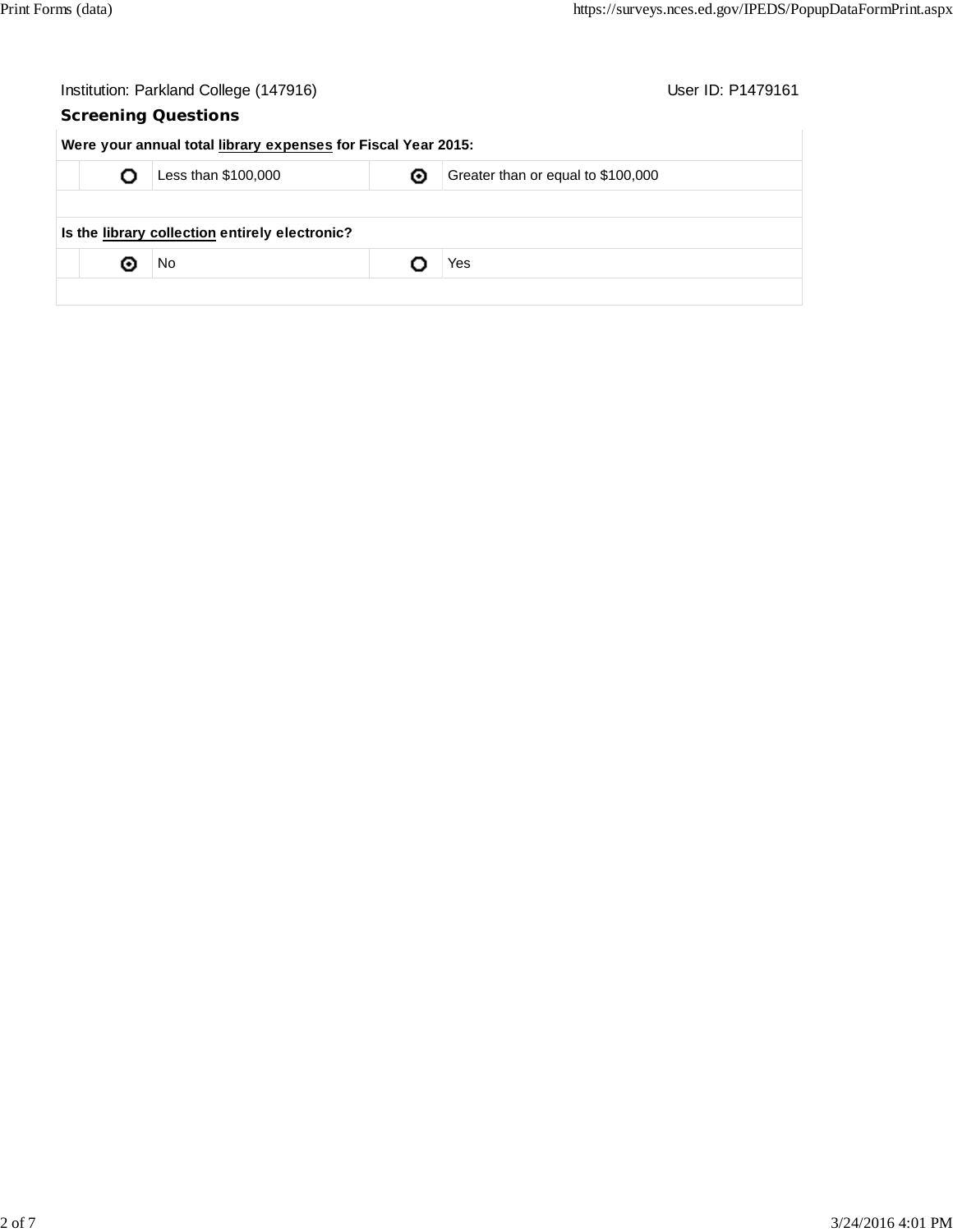# Institution: Parkland College (147916) Contract College (147916)

## **Library Collections/Circulation**

## Section I: For all degree-granting institutions with library expenses >0

**NOTE - This section of the survey collects data on selected types of material. It does not cover all materials. Report the total number of each category held at the END of Fiscal Year 2015.**

|                            | <b>Physical</b> |                      | <b>Digital/Electronic</b> |                             | <b>Total</b> |
|----------------------------|-----------------|----------------------|---------------------------|-----------------------------|--------------|
| <b>Library Collections</b> |                 | Prior Year<br>Amount |                           | <b>Prior Year</b><br>Amount |              |
| <b>Books</b>               | 98,459          | 100,015              | ۰<br>140,915              | 4,206                       |              |
| <b>Databases</b>           |                 |                      | 41                        | 36                          |              |
| Media                      | 10,113          | 10,261               | 20,736                    | 0                           |              |
| <b>Total</b>               | 108,572         | 110,276              | 161,692<br>⊕              | 4,242                       | 270,264      |
|                            |                 |                      |                           |                             |              |
| <b>Library Circulation</b> | 30,201          | 76,463               | 5,133                     | 0                           | 35,334       |

**You may use the space below to** provide context **for the data you've reported above.**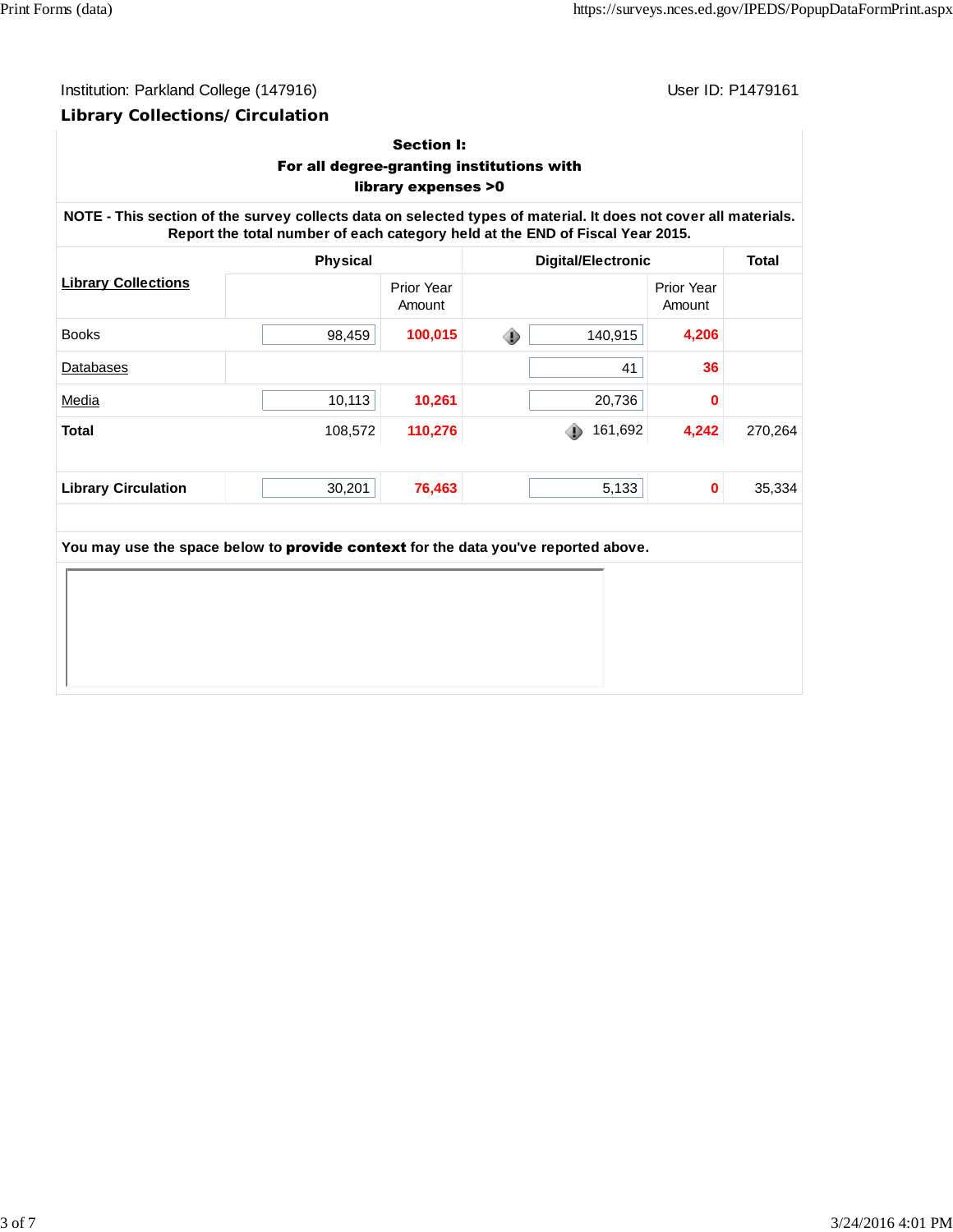Institution: Parkland College (147916) November 2012 12: P1479161

#### **Expenses and Interlibrary Services**

# Section II: For degree-granting institutions with library expenses >= \$100,000 **Library expenses should be reported for the most recent 12-month period that corresponds to your institution's fiscal year that ends before October 1, 2015. Prior Year Amount O** Indicate the number of **branch and independent** libraries 0 **0** (exclude the main or central library). **C** Expenses Amount **Total <u>salaries and wages</u> for the library staff**  $\overline{a}$  **771,445** 800,522 **Are staff fringe benefits paid out of the library budget?** No O ⊚ Yes **Total Fringe benefits** 220,274 **194,600** *Materials/services expenses* One-time purchases of books, serial backfiles, and other materials **81,792** Ongoing commitments to subscriptions 111,519 All other materials/service cost 22,972 **Total materials/services expenses** 288,536 216,283 288,536 *Operations and maintenance expenses* Preservation services and the contract of the contract of the contract of the contract of the contract of the contract of the contract of the contract of the contract of the contract of the contract of the contract of the All other operations and maintenance expenses and maintenance  $\sim$  78,169 **Total operations and maintenance expenses** 79,469 9,853 **Total Expenses** 1,287,471 **1,293,511 Total Expenses (minus Fringe Benefits)** 1,067,197 1,098,911 **Interlibrary Services** Number Total interlibrary loans and documents provided to other libraries **7,149** 7,149 Total interlibrary loans and documents received 1,738 1,738 1,738

#### **Does your library support virtual reference services?**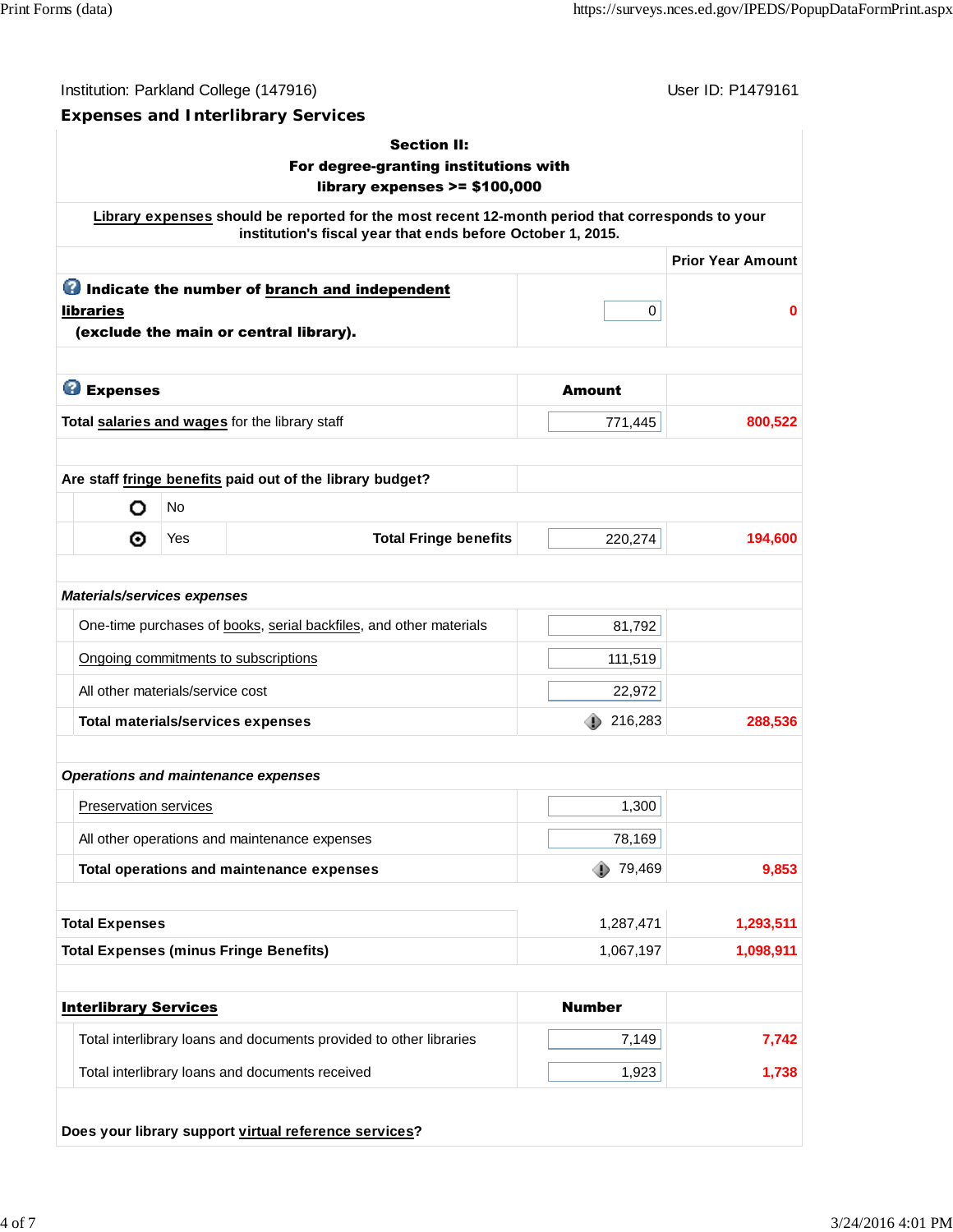| No                                                                                 | Yes |  |  |  |  |
|------------------------------------------------------------------------------------|-----|--|--|--|--|
|                                                                                    |     |  |  |  |  |
| You may use the space below to provide context for the data you've reported above. |     |  |  |  |  |
|                                                                                    |     |  |  |  |  |
|                                                                                    |     |  |  |  |  |
|                                                                                    |     |  |  |  |  |
|                                                                                    |     |  |  |  |  |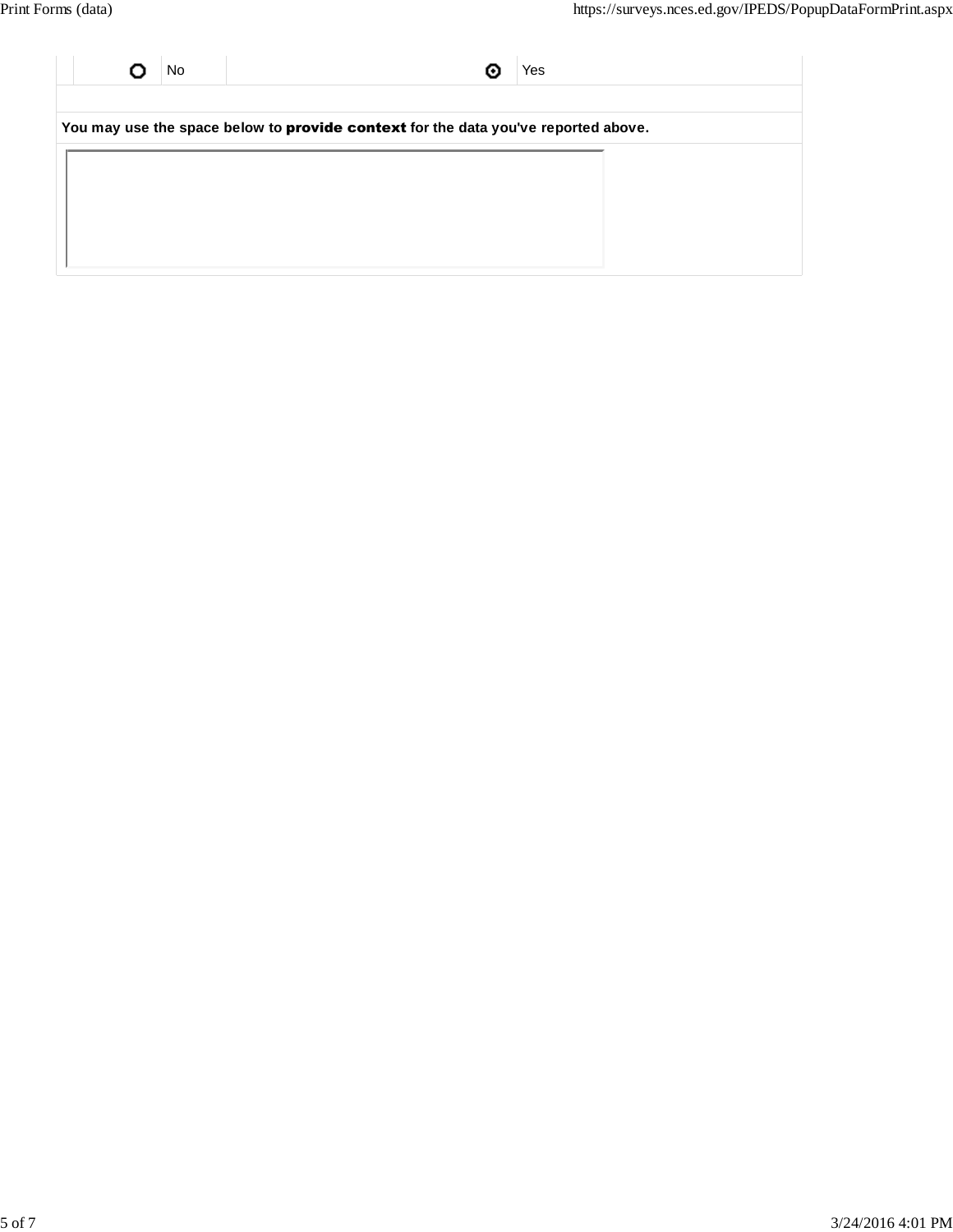Institution: Parkland College (147916) **Distribution: Parkland College (1479161** College College College College College College College College College College College College College College College College College Colle

## **Summary**

## **Academic Libraries Component Summary**

IPEDS collects important information regarding your institution. All data reported in IPEDS survey components become available in the IPEDS Data Center and appear as aggregated data in various Department of Education reports. Additionally, some of the reported data appears in your institution's Data Feedback Report (DFR). The purpose of this summary is to provide you an opportunity to view some of the data that, when accepted through the IPEDS quality control process, will appear on your DFR. Data Feedback Reports will be available through the Data Center and sent to your institution's CEO in November 2016.

Please review your data for accuracy. If you have questions about the data displayed below after reviewing the data reported on the survey screens, please contact the IPEDS Help Desk at: 1-877-225-25681-877-225-2568 FREE FREE or ipedshelp@rti.org.

| Library<br>Collections/Circulation | <b>Physical Collection</b> | Digital/Electronic<br>Collection |
|------------------------------------|----------------------------|----------------------------------|
| <b>Books</b>                       | 98,459                     | 140,915                          |
| Databases                          |                            | 41                               |
| Media                              | 10,113                     | 20,736                           |
| <b>Total Collection</b>            | 108,572                    | 161,692                          |
|                                    |                            |                                  |
| <b>Total Circulation</b>           | 30,201                     | 5,133                            |

| <b>Expenses</b>                        | Amount      |
|----------------------------------------|-------------|
| Salaries and wages                     | \$771,445   |
| Fringe benefits                        | \$220,274   |
| Materials/services expenses            | \$216,283   |
| Operations and maintenance<br>expenses | \$79.469    |
| Total expenses                         | \$1,287,471 |